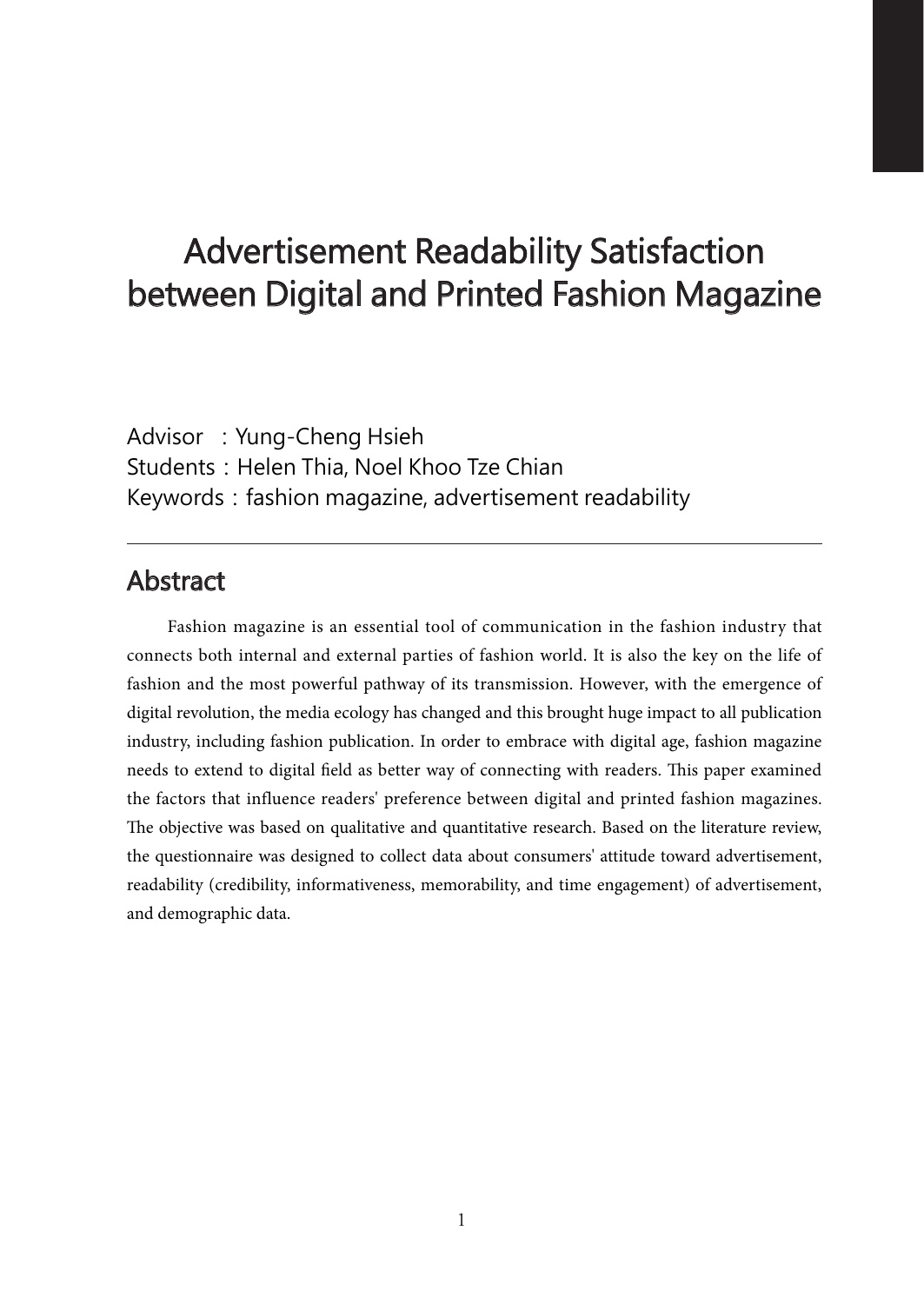## 1. Introduction

## 1.1. Statement of Problem

Based on the readability, what are the differences consumer experienced from reading advertisement between printed and digital fashion magazine?

The above statement was answered through series of sub-problems:

- 1. Which kind of fashion magazine's advertisement brings more credibility to reader?
- 2. Which kind of fashion magazine's advertisement is more informative to reader?
- 3. Which kind of fashion magazine's advertisement offers better memory retrieval to reader?

4. Which kind of fashion magazine's advertisement affect readers' time engagement on reading?

## 1.2. Purpose of Study

The purpose of this study is to find out the key points that lead to consumer satisfaction based on reading advertisement between digital and printed fashion magazine. This research explored about the requirements that consumers are looking for while reading advertisement in digital and printed fashion magazine.

The survey results can be a strategic key for fashion magazine to adopt and develop in their advertisement field for newer and better business models. Futhermore, it helped on the improvement of fashion trend and further implement strategy by bridging on those differences.

## 1.3. Significance of the Study

Many suggested that the print platform are of fashion magazine are dying out soon. However, according to Todd Krizelman, CEO of MediaRadar (a company expertise in analysis and ad sales), he stated that based on the study, they found that 53 percent more brands ran online ads in September 2015 than in the same time period last year. In fact, fashion's print advertising did shrink slightly, by 2 percent, across 20 print fashion publications. But the top nine publications actually saw a 15 percent increase in fashion brands' ad spend.

This proved that print publication is actually not falling out as quicly as it seems to be. Thus, this might only be brands' strategy on changing their marketing methods, by spreading budget on different scope, such as digital platform.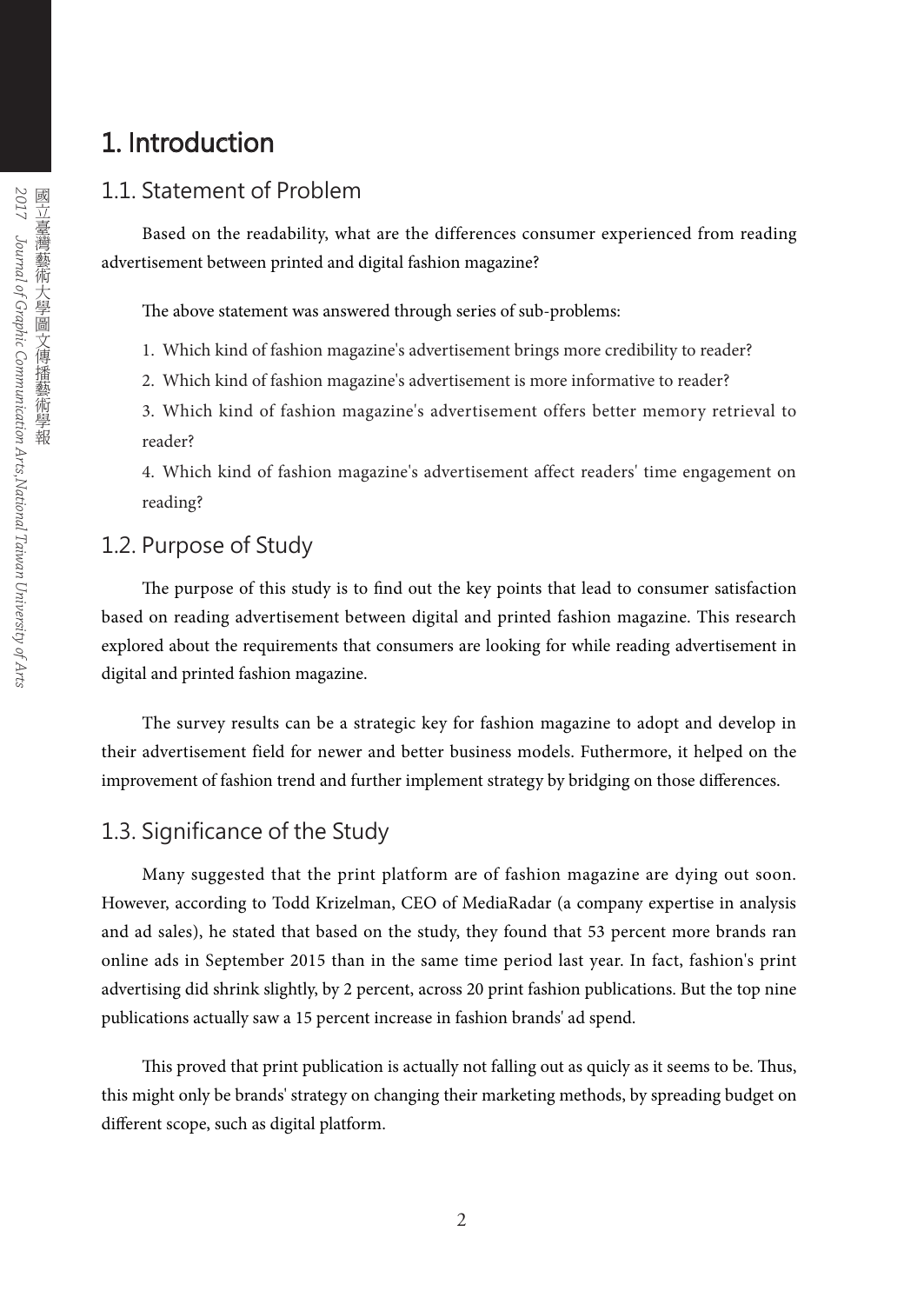### 1.4. Research Framework



Figure 1-1 Research Framework

## 1.5. Definition of Terms

The word 'readability' has general meaning as the ease in which a reader can understand written text, measured by the readability on its complexity of vocabulary, syntax and the typography of content. According to Edgar Dale and Jeanne Chall's, the success is the extent to which they understand it, read it at an optimal speed, and find it interesting. Based on the relevance to this research, 'readability' was measured by the level of credibility, informativeness, memorability and how influential it was towards readers.

1. Credibility

How much does the consumer find the advertisement to be accurate, reputable and trustable. The credibility of an advertisement has the power to change the consumers' attitude and purchase intention.

### 2. Informative

The ability of how an advertisement delivers its message to public. An informative advertisement contains a wealth of information to target market and to be persuasive enough to stimulate demand.

#### 3. Memorability

The ability of how an advertisement is impressive enough to offer better memory retrieval, and easy to be recalled by consumers.

4. Time engagement

The ability of how an advertisement catches readers' attention, and how it interests readers on staying longer looking at the visual content.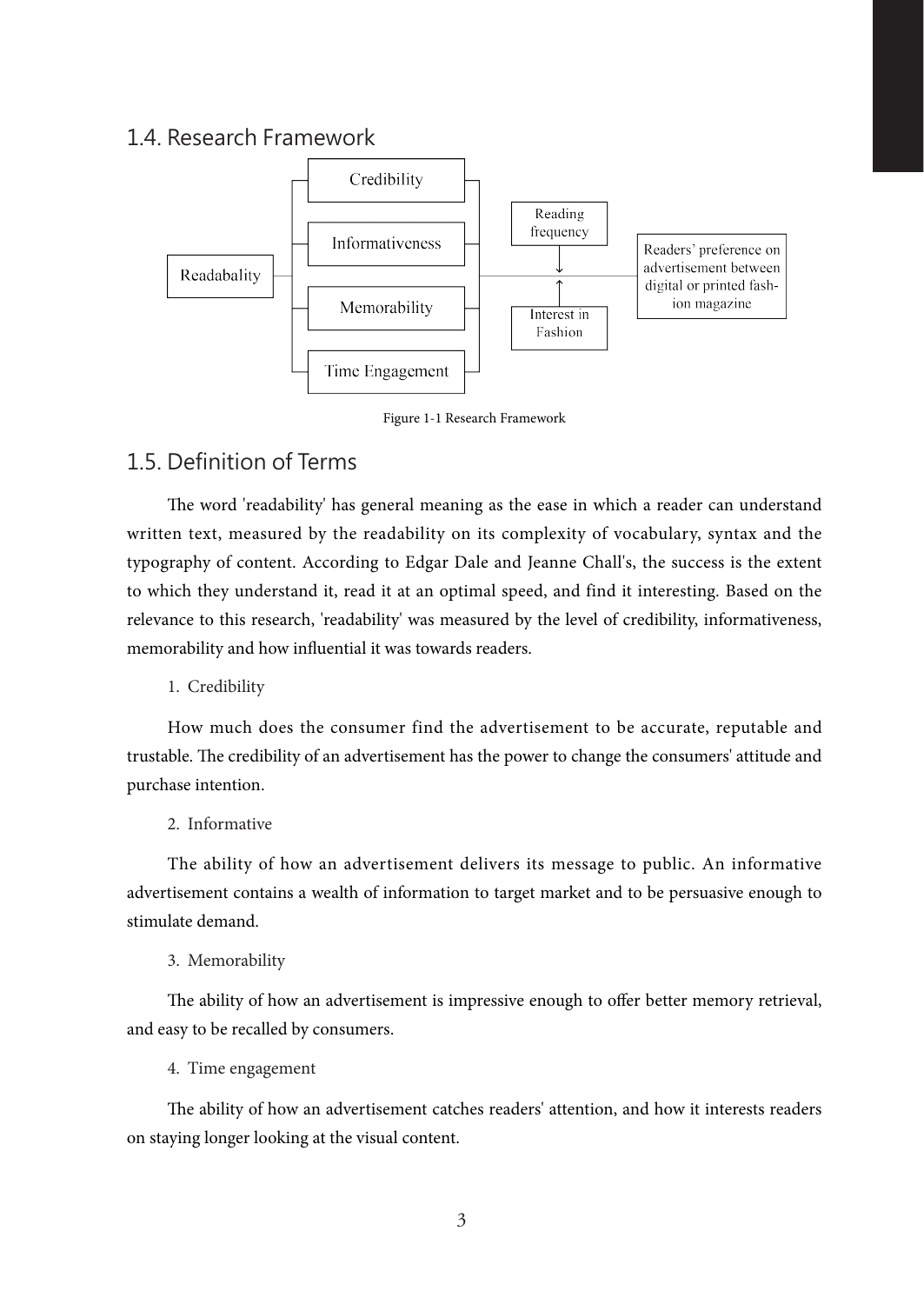### 1.6. Delimitation

The term of 'advertisement' explored in this research refers to the traditional paid advertisement, which is usually paid by fashion companies with the purpose of persuading consumers to take some action regarding their products or services.

In this research, the focus was based on readers' standpoint since the purposes are readers' satisfaction and their requirement towards advertisement

## 2. Literature Review

### 2.1. Digital Age

Digital age, as defines by Merriam-Webster, is the modern age regarded as a time in which information has become a commodity that is quickly and widely disseminated and easily available especially through the use of computer technology. In 1991, the World Wide Web (WWW) was launched, marking more technology enhancement that accelerates the transmission and processing of information, which pushed the revolution of media ecology during the beginning of the 21st century. People become more conversant to technology and has made it part of their daily life. This correlation turned out to be the result of craving for more instant and accessible information.

However, digital age also brought the privacy issue to all its users where everything has become more transparent. Futhermore, with the capacious database of internet, finding what users are truly looking for will become harder. This perpetual connection has created a certain dependency to fast update, impacting on the quality of the content provided and our approach to integrate information.

## 2.2. Print vs Digital

Along with the advancing of technology, it is undeniable that people has start transitioning to the digital platform, spending more time online rather than traditional forms on media.

However, there is different case on the consumption between digital and printed magazine (Freeport Press, 2016). With the instant and free accessible of information, people are also enjoying the convenience and portability that are provided by digital media while these two mediums actually bring different reading experience and readers are looking for different reading experience as well.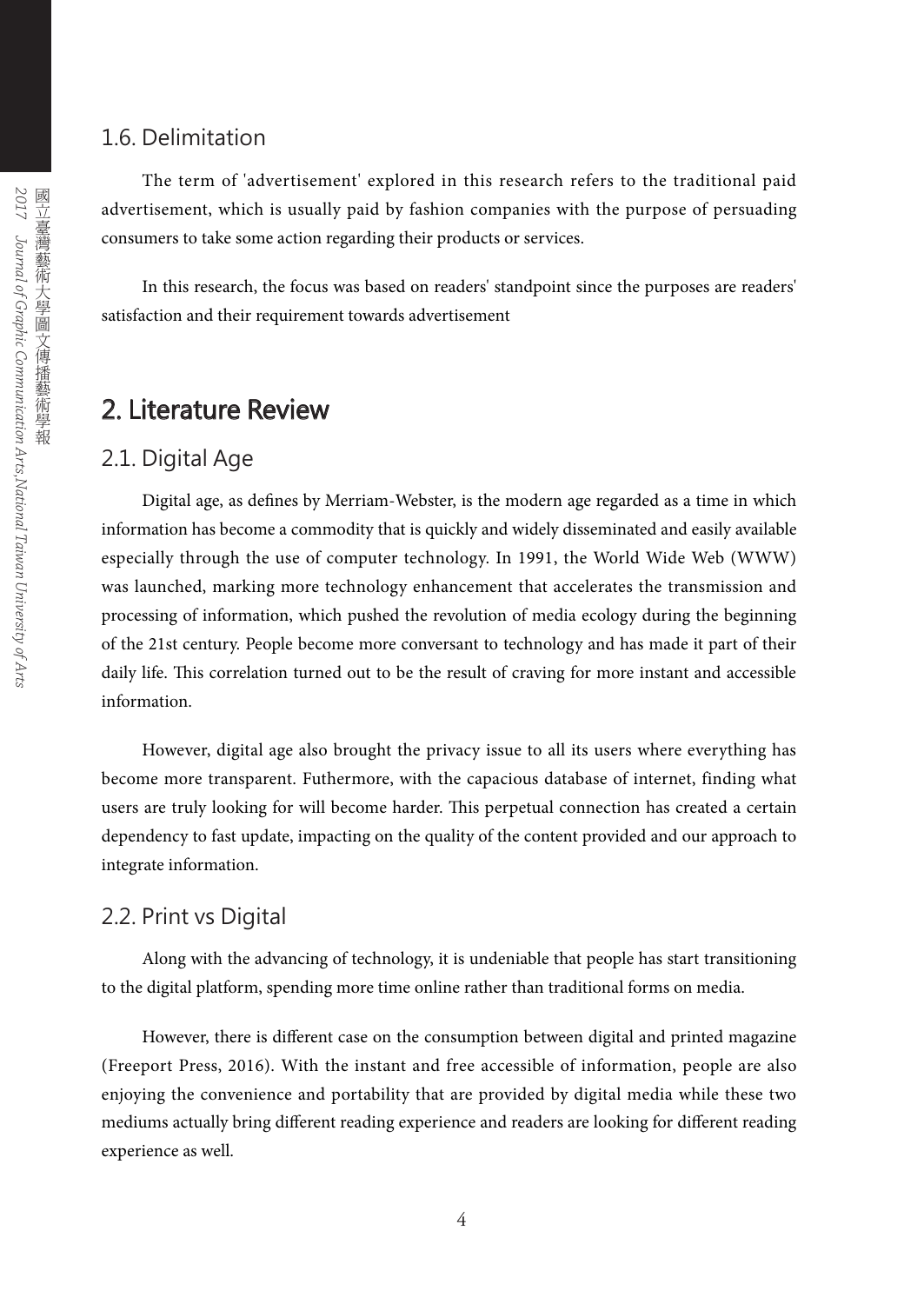#### 2.2.1. Reading experience on print and digital

The concept of literacy is undergoing the transformation on the 21st century. Publication has start looking more and more similar to digital rather than just print-based to cater consumers' requirements.

One of the most significant differences between reading printed and digital magazines might be on the content. In the digital platform, we could find that besides from text, a lot of graphic, video and audio are included. Text and word are merely 'accessories'. This method might be a strategy to attract audience, but somehow it might also cause distraction from the core contents.

It is noticeable that most of the reading materials on screen have different textual and content navigation from those on paper. The way people scroll through and swipe between pages while reading on digital devices may change their reading habit and also the purpose of reading.

However, despite all the fancy features offered by digital reading materials, there are still readers who prefer printed over digital, who prefer the traditional way of reading, and the touching of paper that bring them the value of reading and feeling involved with culture.

### 2.3. Fashion Magazine

#### 2.3.1. Historical Background

The early publication dedicated to fashion was first established on 1972. It was under a French magazine, the Mercure Gallant, which marked the beginning of fashion as something worth reporting and becoming a part of everyday life for many people.

By the 1860s, the first American fashion magazine, Harper's Bazaar was published. Primarily, the content was illustrated, but as the advancement of technology especially in photography, by the early twentieth century, the magazine started to deliver more photographs content over illustrations. On the other hand the first issue of Vogue was established in 1892, and since then it has been the most successful of the hundreds of fashion magazines that have come and gone.

#### 2.3.2. Fashion Magazine and Readership

From big major fashion magazines to indie fashion magazine, targeting different range of readers and dedicate to one same job, to communicate with consumers. Apart from delivering the messages of those fashion houses, fashion magazine provides the latest trends and style to its readers by giving new perspective and interpretation to clothes, presents fascinating visuals,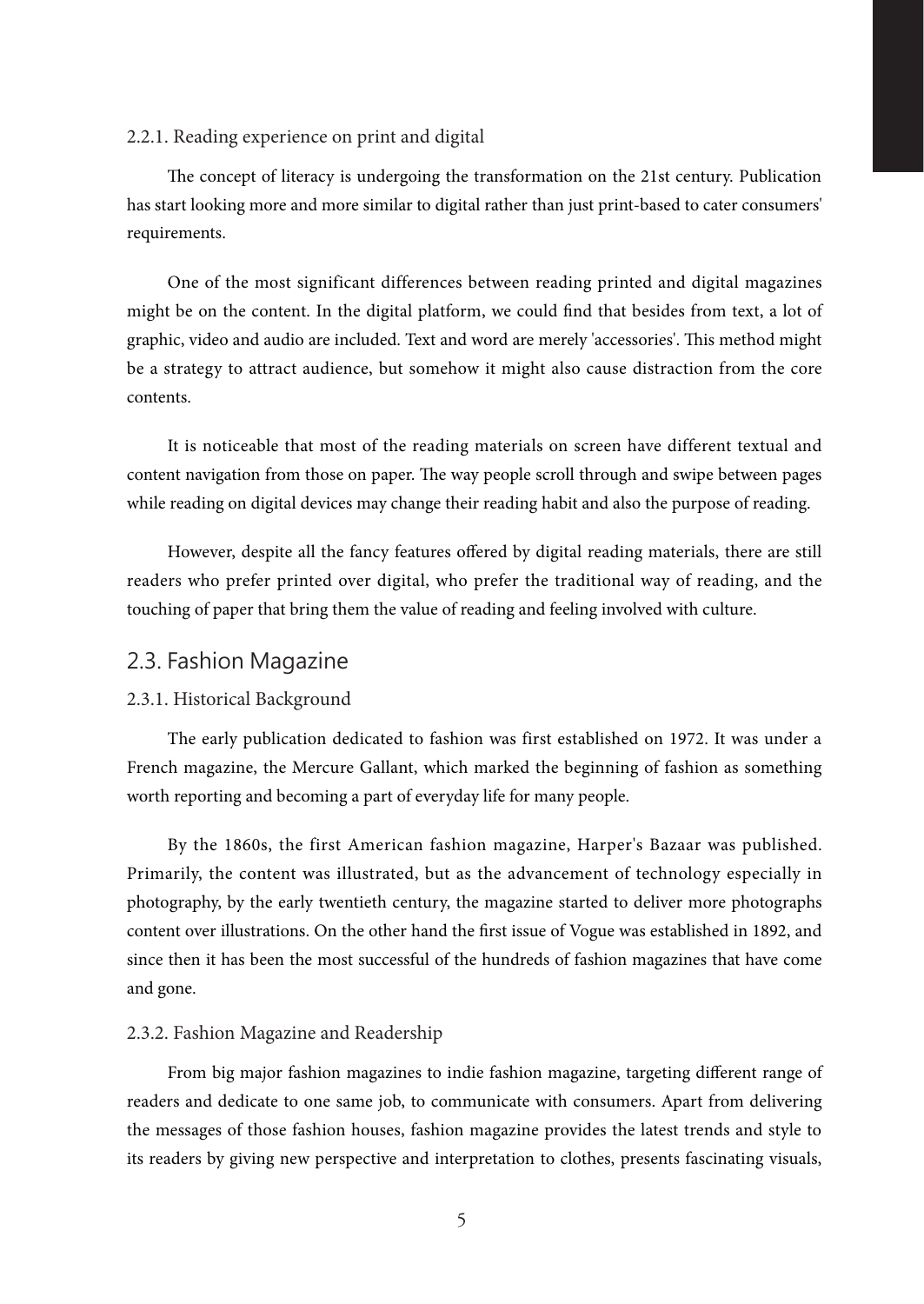which also become the way fashion magazine connect and engaged with readers.

As Marian Wolbers (2009) stated, four specific needs are required in fashion, need for achievement, need for affiliation, need for power and need for uniqueness. On the basis of this statement, consumers and readers choose over different fashion magazine to meet different needs as well. Readers with different ages, genders, occupations, have different choices on fashion magazine and even different purpose on buying and reading it.

Fashion magazine satisfy their readers' desire toward fashion by providing the feeling of being involved and engaged with the fashion industry, especially when readers found that they share the same taste with the magazine they purchased. Fashion magazine satisfy their readers' desire toward fashion by providing the feeling of being involved and engaged with the fashion industry, especially when readers found that they share the same taste with the magazine they purchased.

## 2.4. Fashion Advertisement

### 2.4.1. Influence of Advertisement in Fashion Firm

Fashion advertising is a sub-division of advertising field in which the purpose is to create promotion for fashion brands (Neikova, 2014), helping to create awareness for public about the object being advertised and trigger their intention of doing purchase.

The impact of the social media nowadays has somehow changed the ways of communication between the brand and consumer. Technology encourages people to Interact with brands and it becomes another important method of fashion advertising. The steps to let the consumer to engage the social media are involvement to engagement, and then recall to stimulating (Dao, 2014).

### 2.4.2. Influence of Advertisement in Fashion Magazine

Magazine is one of the major sectors for fashion advertising. It is proven to be a successful media that gives opportunity for brands to promote to readers while advertisement also plays crucial role in the existence of fashion magazines especially printed fashion magazine, since it takes cost for the publication. Besides, digital fashion magazine also generate its revenue through banner ads, links, affiliate programs, mailing lists and editorial opportunities

Since magazine advertising target both consumers and brand companies, it can be used as media to attract consumer on making purchase decision, and at the same time it can makes money from featuring brands' products or services in their editorials.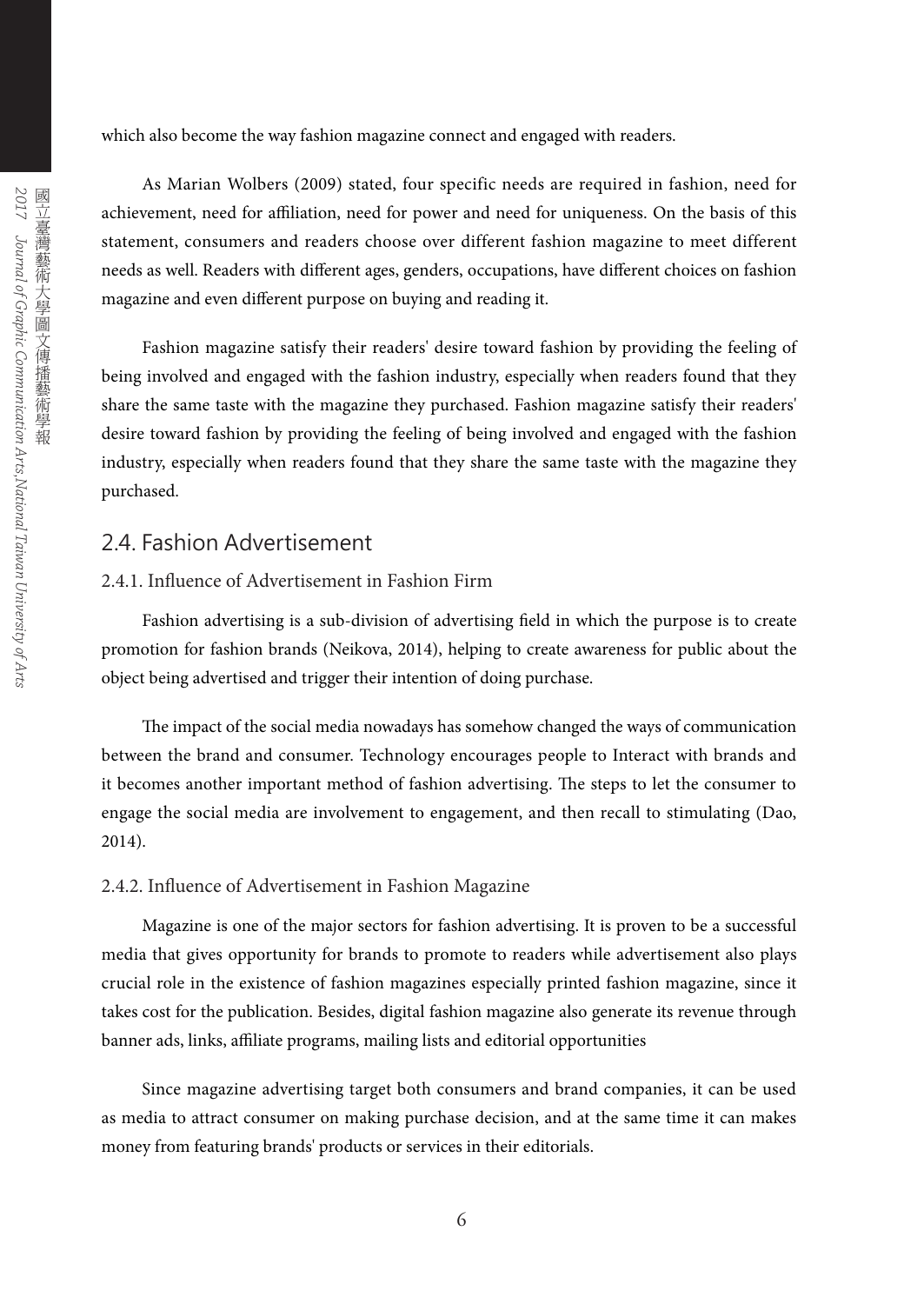## 3. Research Methods

### 3.1. Research Design

The research is to find out what are the difference consumers experienced from printed fashion magazine and digital fashion magazine based on the readability of their advertisements.

This research was conducted under qualitative and quantitative research. To support the qualitative method, literary research was conducted based on integrating several theories, articles, books and papers with the topic of 'digital and printed advertisements'. On the other hand, online questionnaire was designed and administered to group of 400 people.

### 3.2. Sampling Procedure

This quantitative research was based on the non-random sampling with general population as our target population, administred to groups of 400 people where the survey is conducted on both online and paper questionnaire.

### 3.3. Experimental Treatments and Procedures

The questions was designed based on the objectives, research question and hypothesis of this research, divided into six sections, ranging from the simple to more complex categories, such as: consumers' attitude towards advertisement, advertisement readbility (credibility, informative, memorable, and time engagement), and the respondents' demographic data.

### 3.4. Measurement

This survey is used to study respondent's preference between digital and printed advertisement on fashion magazine. Each sections of the questionnaire consist of 8-9 questions. The questions was based on the five-category scale of Likert Response Scale measurement, with 1 assigned to least favorable measurement "strongly disagree" to 5 as the most favourable measurement "strongly agree".

## 4. Research Findings

### 4.1. Data Collection

The feedback collected has been organized in the Microsoft Excel spreadsheet and then using the SPSS and Minitab program to measure the data of the survey results. The responses of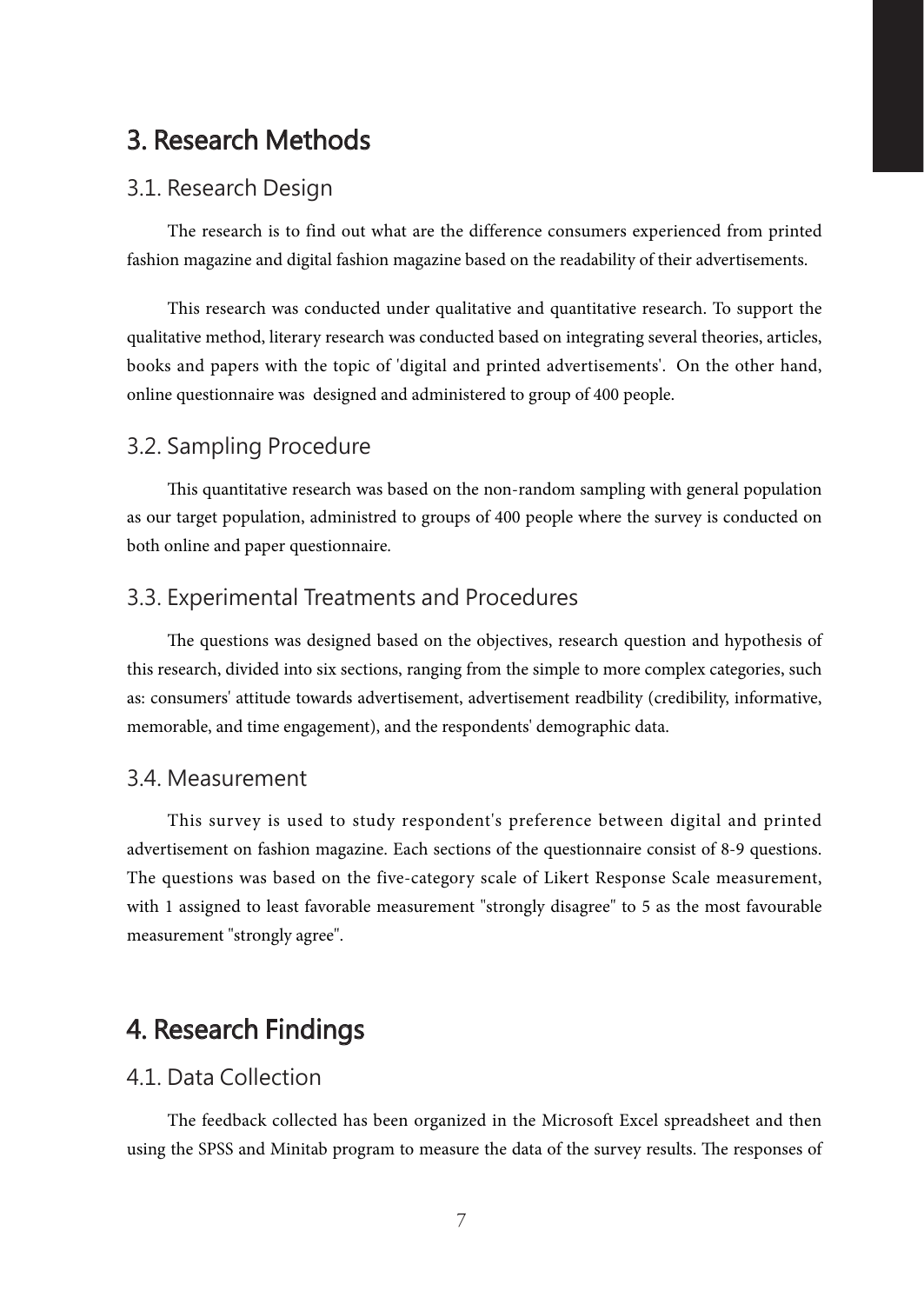each question have been assigned with numerical values for the data analysis.

### 4.2. Data Analysis

Based on the online questionnaire conducted, feedback from 172 respondents was collected, where 27% (n = 47) were male and 73% (n = 125) were female. Further study on the result was based on the advertisement readability (credibility, informative, memorable and time engagement), frequency of reading fashion magazine and interest toward fashion.

#### 4.2.1. Advertisement Readability Satisfaction

Independent two-sample t test was conducted to measure the advertisement readability based on the level of credibility, informative, memorable and time engagement.

#### Hypothesis:

H0: The advertisement readability satisfaction between digital and printed fashion magazine is equal  $(\mu d = \mu p)$ 

H1: There is difference on advertisement readability satisfaction between digital and printed fashion magazine ( $\mu d \neq \mu p$ ).

Table 1 Estimation of Difference between Advertisement Readability Satifaction

| <b>Difference</b> | 95% CI fr Difference  |
|-------------------|-----------------------|
| 0.23035           | $(-0.1806, -0.14264)$ |

The result showed  $p<0.05$ , which proved that the null hypothesis was rejected and there was statistically significant difference between the advertisement readability satisfaction between digital and printed fashion magazine.

While for the following figure, it showed the data on satisfaction between digital and printed fashion magazine advertisement. Based on the result, the advertisement readability satisfaction level was higher on the advertisement of digital fashion magazine (**μ**d = 3.61738) compared to the advertisement of printed fashion magazine (**μ**p= 3.38703).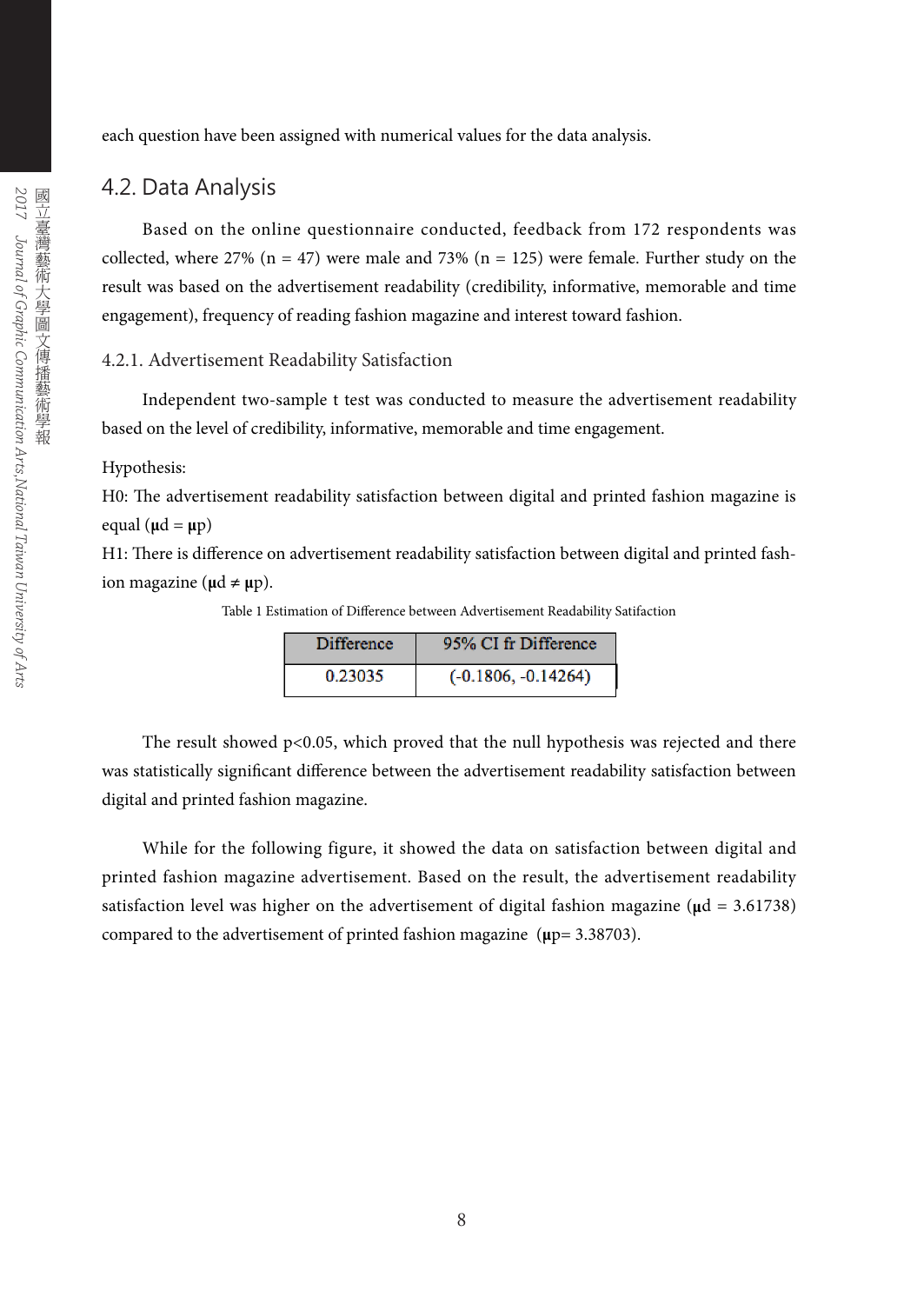

Figure 1 Readability Satisfaction between Digital and Printed Fashion Magazine

4.2.2. Reading Habits Influence toward Advertisement Readability Satisfaction

The one-way ANOVA test was conducted to measure the frequency on reading fashion magazine of respondents, with alpha set at 0.05 and confidence interval (c.i.) at 95%.

For the frequency on reading fashion magazine, respondents were given option of never, rarely (1-2 magazine), and often ( $>3$  magazine), respectively as  $\mu$ 1,  $\mu$ 2, and  $\mu$ 3.

Hypothesis:

H0: The frequency of reading fashion magazine cause no difference on the advertisement readability (**μ**1=**μ**2=**μ**3)

H1: The frequency of reading fashion magazine have influenced on the advertisement readability  $(\mu_1 \neq \mu_2 \neq \mu_3)$ 

Table 2 Anova for Frequency in Reading Fashion Magazine

| <b>Descriptives</b> |                             |     |        |                  |            |                             |                    |                |                |
|---------------------|-----------------------------|-----|--------|------------------|------------|-----------------------------|--------------------|----------------|----------------|
|                     |                             |     |        | Std.             |            | 95% Confidence Interval for | Mean               |                |                |
|                     |                             | N   | Mean   | <b>Deviation</b> | Std. Error | <b>Lower Bound</b>          | <b>Upper Bound</b> | <b>Minimum</b> | <b>Maximum</b> |
| digital ave         | never                       | 12  | 3.4389 | .43491           | .12555     | 3.1626                      | 3.7152             | 2.79           | 4.26           |
|                     | rarely $(1-2)$<br>magazine) | 122 | 3.6301 | .39711           | .03595     | 3.5589                      | 3.7012             | 2.80           | 4.75           |
|                     | often $(>3$<br>magazine)    | 38  | 3.6332 | .43619           | .07076     | 3.4899                      | 3.7766             | 2.87           | 4.79           |
|                     | Total                       | 172 | 3.6174 | .40906           | .03119     | 3.5558                      | 3.6790             | 2.79           | 4.79           |
| print ave           | never                       | 12  | 3.1024 | .31438           | .09075     | 2.9027                      | 3.3022             | 2.56           | 3.69           |
|                     | rarely $(1-2)$<br>magazine) | 122 | 3.3772 | .40301           | .03649     | 3.3050                      | 3.4495             | 2.50           | 4.94           |
|                     | often $(>3$<br>magazine)    | 38  | 3.5066 | .45005           | .07301     | 3.3587                      | 3.6545             | 2.19           | 4.69           |
|                     | Total                       | 172 | 3.3866 | .41718           | .03181     | 3.3238                      | 3.4494             | 2.19           | 4.94           |

#### **Test of Homogeneity of Variances**

|             | Levene<br><b>Statistic</b> | df1 | df2 | Sig. |  |
|-------------|----------------------------|-----|-----|------|--|
| digital ave | .335                       |     | 169 | .716 |  |
| print ave   | .686                       |     | 169 | .505 |  |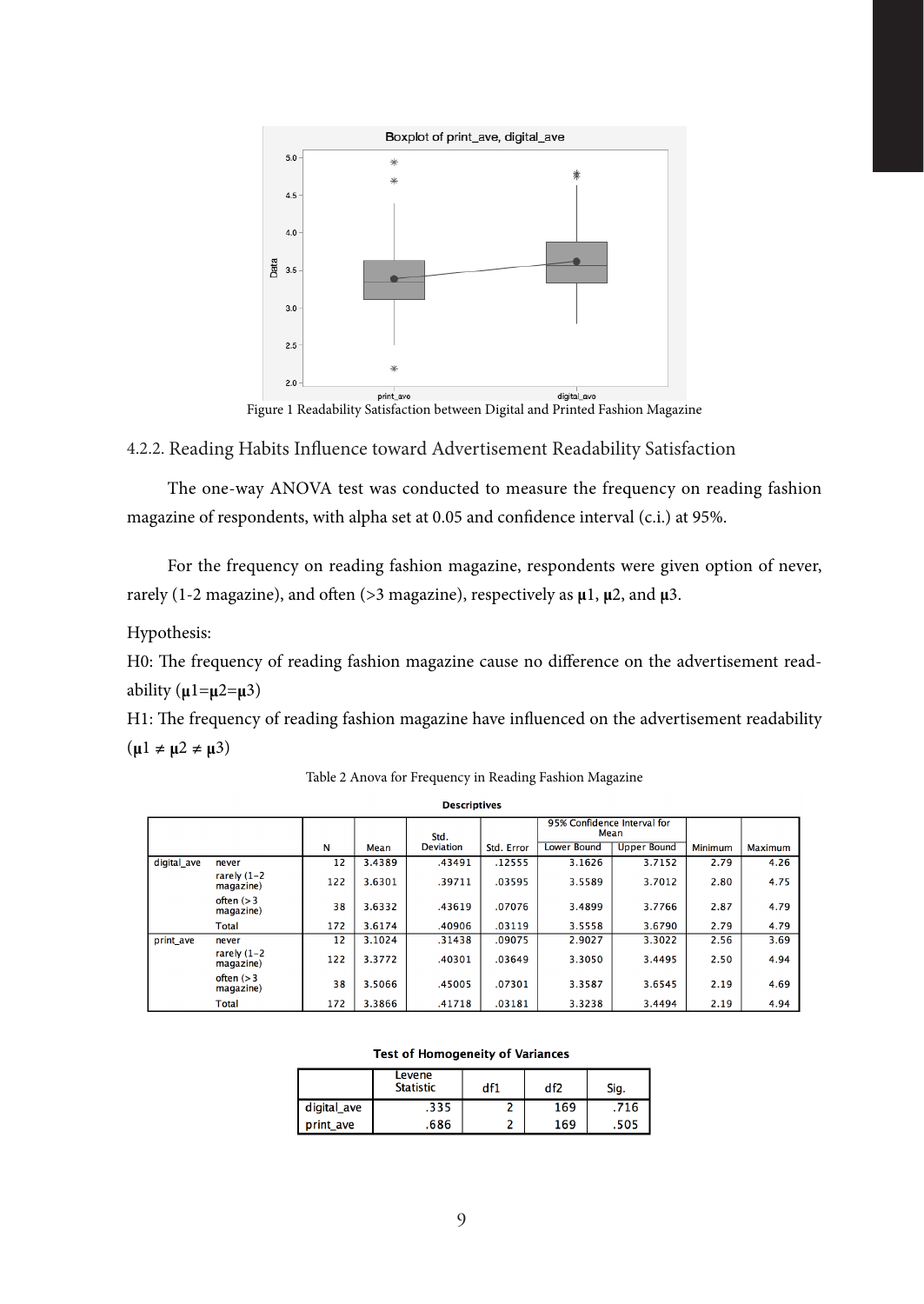|             |                       | Sum of<br><b>Squares</b> | df  | Mean Square | F     | Sig. |
|-------------|-----------------------|--------------------------|-----|-------------|-------|------|
| digital ave | <b>Between Groups</b> | .411                     | 2   | .206        | 1.233 | .294 |
|             | <b>Within Groups</b>  | 28.202                   | 169 | .167        |       |      |
|             | Total                 | 28.613                   | 171 |             |       |      |
| print ave   | <b>Between Groups</b> | 1.527                    | 2   | .763        | 4.569 | .012 |
|             | <b>Within Groups</b>  | 28.234                   | 169 | .167        |       |      |
|             | Total                 | 29.761                   | 171 |             |       |      |

**ANOVA** 

The result showed that the F obtained for digital was 1.233 and for printed is 4.569. With p for digital was 0.294 ( $p > 0.05$ ), where the null hypothesis (H0) was not rejected and the advertisement readability satisfaction did not vary significantly by frequency of reading fashion magazine. While for printed, the p obtained was  $0.012$  (p<0.05) which mean that the null hypothesis (H0) was rejected and the advertisement readability satisfaction did vary significantly by frequency of reading fashion magazine.

### 4.2.3. Interest of Fashion toward Advertisement Readability Satisfaction

The one-way ANOVA test was also conducted on measuring the frequency on reading fashion magazine of respondents, with alpha set at 0.05 and confidence interval (c.i.) at 95%.

For the interest toward fashion, respondents were also given three options of not interested, somewhat interested, and very interested, respectively as **μ**1, **μ**2, and **μ**3.

#### Hypothesis:

H0: Interest toward fashion causes no difference on the advertisement readability ( $\mu$ 1= $\mu$ 2= $\mu$ 3) H1: Interest toward fashion have influenced on the advertisement readability ( $\mu$ 1  $\neq \mu$ 2  $\neq \mu$ 3)

|             |                        |     |        | Std.             |            | 95% Confidence Interval for<br>Mean |                    |                |         |
|-------------|------------------------|-----|--------|------------------|------------|-------------------------------------|--------------------|----------------|---------|
|             |                        | N   | Mean   | <b>Deviation</b> | Std. Error | <b>Lower Bound</b>                  | <b>Upper Bound</b> | <b>Minimum</b> | Maximum |
| digital ave | not interested         | 23  | 3.6315 | .35407           | .07383     | 3.4784                              | 3.7846             | 2.79           | 4.45    |
|             | somewhat<br>interested | 116 | 3.5998 | .39362           | .03655     | 3.5274                              | 3.6722             | 2.80           | 4.63    |
|             | very interested        | 33  | 3.6694 | .49711           | .08654     | 3.4932                              | 3.8457             | 2.87           | 4.79    |
|             | Total                  | 172 | 3.6174 | .40906           | .03119     | 3.5558                              | 3.6790             | 2.79           | 4.79    |
| print_ave   | not interested         | 23  | 3.1486 | .40164           | .08375     | 2.9749                              | 3.3222             | 2.56           | 4.25    |
|             | somewhat<br>interested | 116 | 3.4043 | .37348           | .03468     | 3.3356                              | 3.4730             | 2.50           | 4.94    |
|             | very interested        | 33  | 3.4905 | .51463           | .08959     | 3.3081                              | 3.6730             | 2.19           | 4.69    |
|             | Total                  | 172 | 3.3866 | .41718           | .03181     | 3.3238                              | 3.4494             | 2.19           | 4.94    |

Table 3 ANOVA for Interest in Fashion **Descriptives** 

#### **Test of Homogeneity of Variances**

|             | Levene<br><b>Statistic</b> | df1 | df2 | Sig. |  |
|-------------|----------------------------|-----|-----|------|--|
| digital_ave | 2.398                      |     | 169 | .094 |  |
| print ave   | 3.408                      |     | 169 | 035. |  |

| トレー・<br>ことさ                                        | ミデ                                                        |
|----------------------------------------------------|-----------------------------------------------------------|
| ן הוא מיל <i>חו</i> ת המונה ו<br>THE THEFT AND LOT | ニュー・マー ニュー・イー ニ<br>/「其一日」 コースートーキナニョミニックトード<br>、學圖文傳播藝術學報 |
| J<br>l                                             |                                                           |
| te terrestriction for the state of the t<br>ï      |                                                           |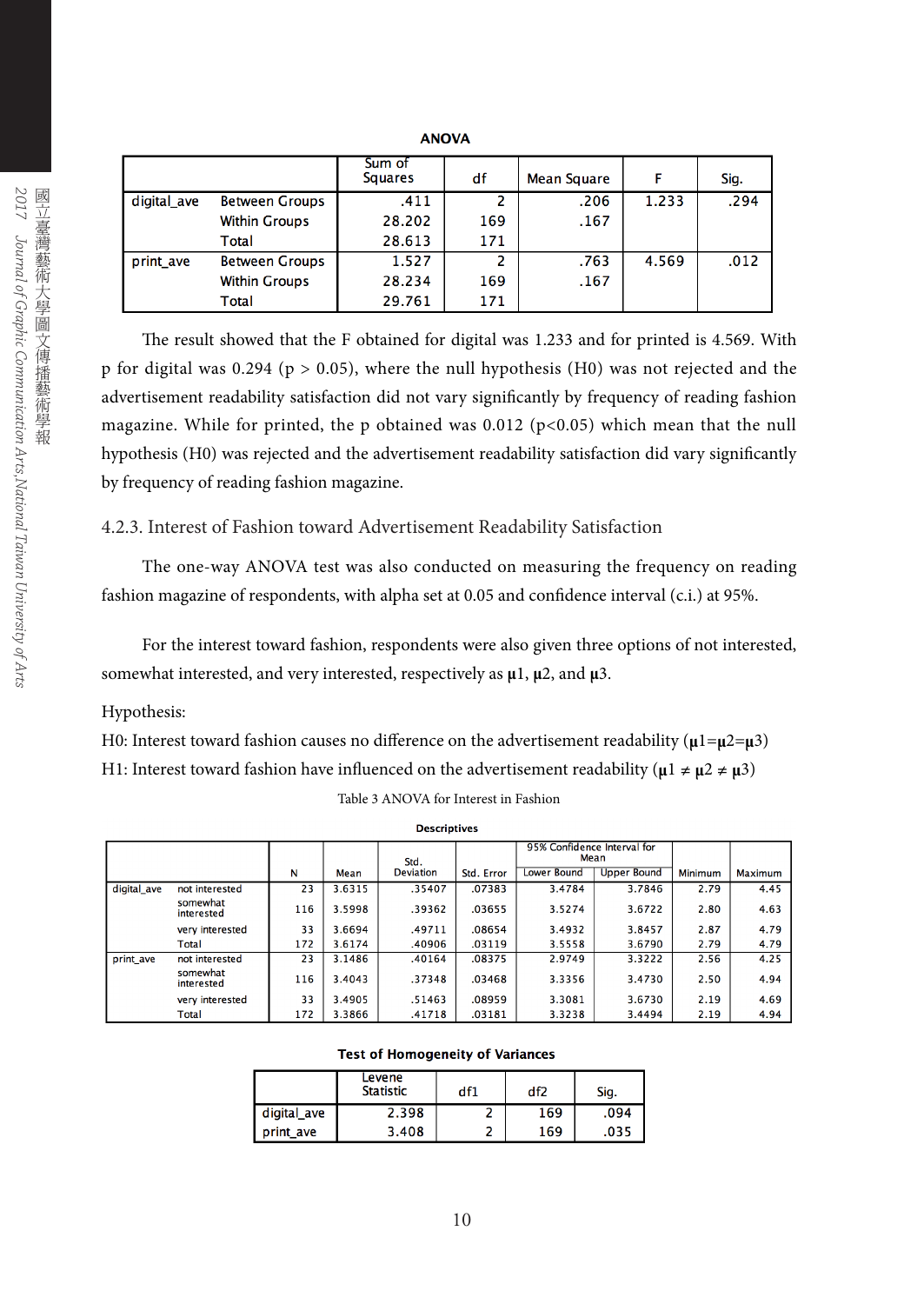|             |                       | Sum of<br><b>Squares</b> | df  | Mean Square | F     | Sig. |
|-------------|-----------------------|--------------------------|-----|-------------|-------|------|
| digital_ave | <b>Between Groups</b> | .130                     | 2   | .065        | .385  | .681 |
|             | <b>Within Groups</b>  | 28.484                   | 169 | .169        |       |      |
|             | Total                 | 28.613                   | 171 |             |       |      |
| print ave   | <b>Between Groups</b> | 1.696                    | 2   | .848        | 5.107 | .007 |
|             | <b>Within Groups</b>  | 28.065                   | 169 | .166        |       |      |
|             | Total                 | 29.761                   | 171 |             |       |      |

**ANOVA** 

The result showed that the F obtained for digital was 0.385 and for printed was 5.107. With p for digital was 0.681 (p  $> 0.05$ ), where the null hypothesis (H0) was not rejected and the advertisement readability satisfaction did not vary significantly by respondents' interest toward fashion. While for printed, the p obtained was 0.007 (p<0.05) which mean that the null hypothesis (H0) was rejected and the advertisement readability satisfaction did vary significantly by respondents' interest toward fashion.

## 5. Conclusion and Recommendations

### 5.1. Conclusion

The results of the survey showed that the readability of advertisement on digital fashion magazine has higher satisfaction rate compared to advertisement on printed fashion magazine. This relates to the fact that digital age has brought huge influences to the generation nowadays where their daily life are overwhelmed by technology that lead to the fast pace of living and everything has become more efficient. Futhermore, the convenience that digital offers is also the reason that causes people to migrate. In fact, people are spoiled by technology advancement where information can be free and easily accessed.

This research also studied about readers' desire on advertisement in fashion magazine. It can be concluded that the variety offered by digital media was the basic intention for readers to move forward along with the development of technology. People are now chasing for the most up-to-date information and multimedia features provided by advertisement on digital fashion magazine. This is why respondents' interest toward fashion does not bring any significant difference on the advertisement on digital advertisement, while for the printed advertisement, interest in fashion does matter since people are usually willing to spend money on owning it.

### 5.2. Recommendations

For readers, with the free and easily accessible information provided by internet these days,